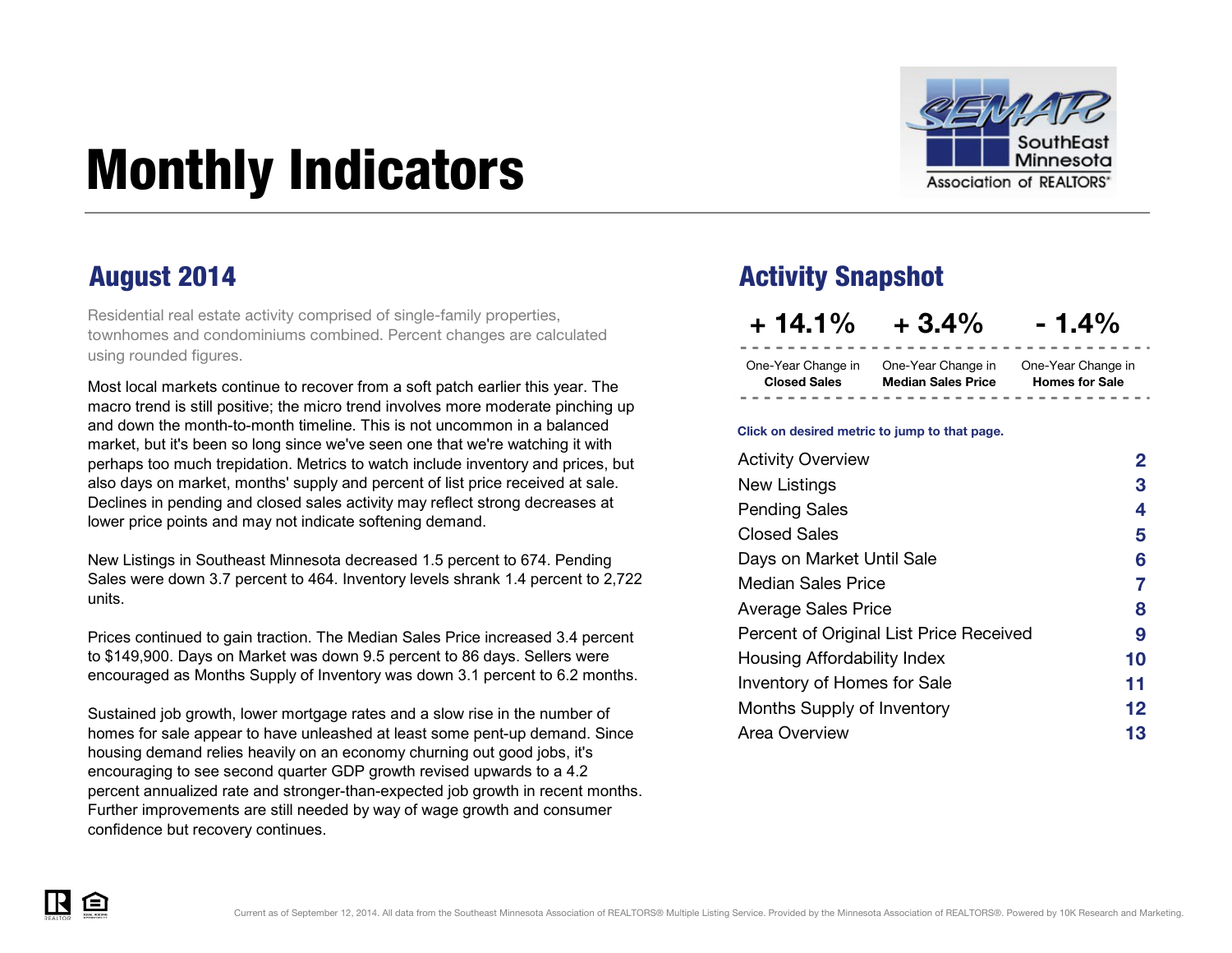### <span id="page-1-0"></span>Activity Overview

Key metrics by report month and for year-to-date (YTD) starting from the first of the year.



| <b>Key Metrics</b>           | <b>Historical Sparkbars</b>              | 8-2013    | 8-2014    | Percent Change |                     | <b>YTD 2013 YTD 2014</b> | Percent Change |
|------------------------------|------------------------------------------|-----------|-----------|----------------|---------------------|--------------------------|----------------|
| <b>New Listings</b>          | 8-2011<br>8-2012<br>8-2014<br>8-2013     | 684       | 674       | $-1.5%$        | 5,392               | 5,395                    | $+0.1%$        |
| <b>Pending Sales</b>         | $8-2011$<br>8-2012                       | 482       | 464       | $-3.7%$        | 3,787               | 3,821                    | $+0.9%$        |
| <b>Closed Sales</b>          | 8-2011<br>8-2013<br>8-2014<br>8-2012     | 516       | 589       | $+14.1%$       | 3,581               | 3,557                    | $-0.7%$        |
| <b>Days on Market</b>        | $8-2011$<br>8-2012                       | 95        | 86        | $-9.5%$        | 100                 | 95                       | $-5.0%$        |
| <b>Median Sales Price</b>    | $8 - 2011$<br>8-2013<br>8-2012<br>8-2014 | \$145,000 | \$149,900 | $+3.4%$        | \$142,500           | \$145,000                | $+1.8%$        |
| <b>Avg. Sales Price</b>      | 8-2011<br>8-2012                         | \$168,026 | \$169,962 | $+1.2%$        | \$160,912 \$164,891 |                          | $+2.5%$        |
| Pct. of Orig. Price Received | 8-2011<br>8-2012<br>8-2013<br>8-2014     | 94.2%     | 94.6%     | $+0.4%$        | 93.6%               | 93.7%                    | $+0.1%$        |
| <b>Affordability Index</b>   | 8-2012<br>8-2013<br>8-2011<br>8-2014     | 243       | 263       | $+8.2%$        | 247                 | 272                      | $+10.1%$       |
| <b>Homes for Sale</b>        | 8-2011<br>8-2012<br>8-2013<br>8-2014     | 2,761     | 2,722     | $-1.4%$        |                     |                          |                |
| <b>Months Supply</b>         | 8-2011<br>8-2012<br>8-2013<br>8-2014     | 6.4       | 6.2       | $-3.1%$        |                     |                          |                |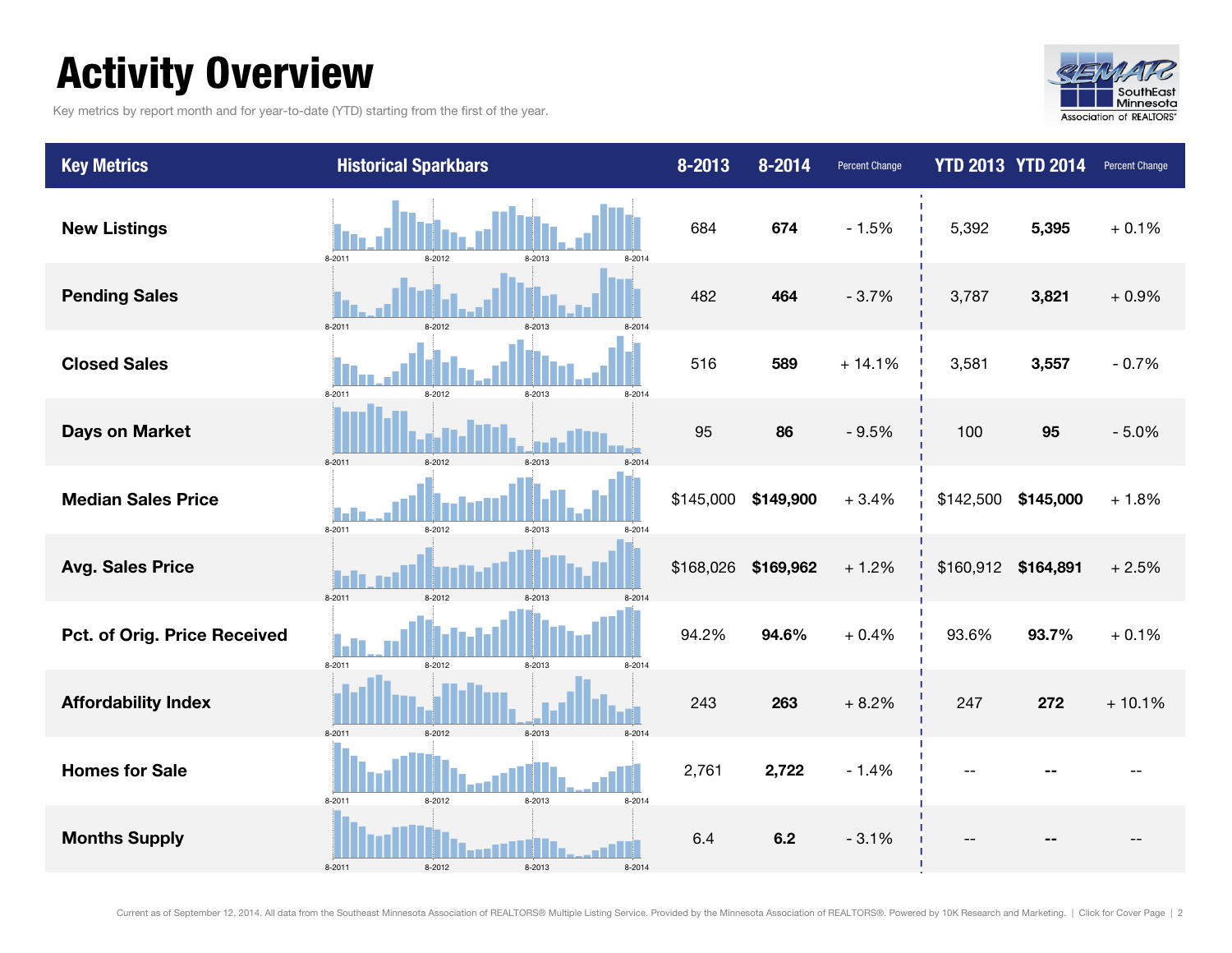### <span id="page-2-0"></span>New Listings

A count of the properties that have been newly listed on the market in a given month.





| $+5.8%$ | $+4.5%$ | $+0.1%$ |
|---------|---------|---------|
|         |         |         |
|         |         |         |
|         |         |         |
| 5,160   | 5,392   | 5,395   |

| <b>New Listings</b> |     | <b>Prior Year</b> | <b>Percent Change</b> |
|---------------------|-----|-------------------|-----------------------|
| September 2013      | 586 | 506               | $+15.8%$              |
| October 2013        | 543 | 462               | $+17.5%$              |
| November 2013       | 331 | 402               | $-17.7%$              |
| December 2013       | 254 | 257               | $-1.2%$               |
| January 2014        | 393 | 481               | $-18.3%$              |
| February 2014       | 456 | 511               | $-10.8%$              |
| March 2014          | 700 | 753               | $-7.0\%$              |
| April 2014          | 853 | 750               | $+13.7%$              |
| May 2014            | 805 | 827               | $-2.7%$               |
| June 2014           | 807 | 703               | $+14.8%$              |
| <b>July 2014</b>    | 707 | 683               | $+3.5%$               |
| August 2014         | 674 | 684               | $-1.5%$               |
| 12-Month Avg        | 592 | 585               | $+1.2%$               |

#### Historical New Listings by Month

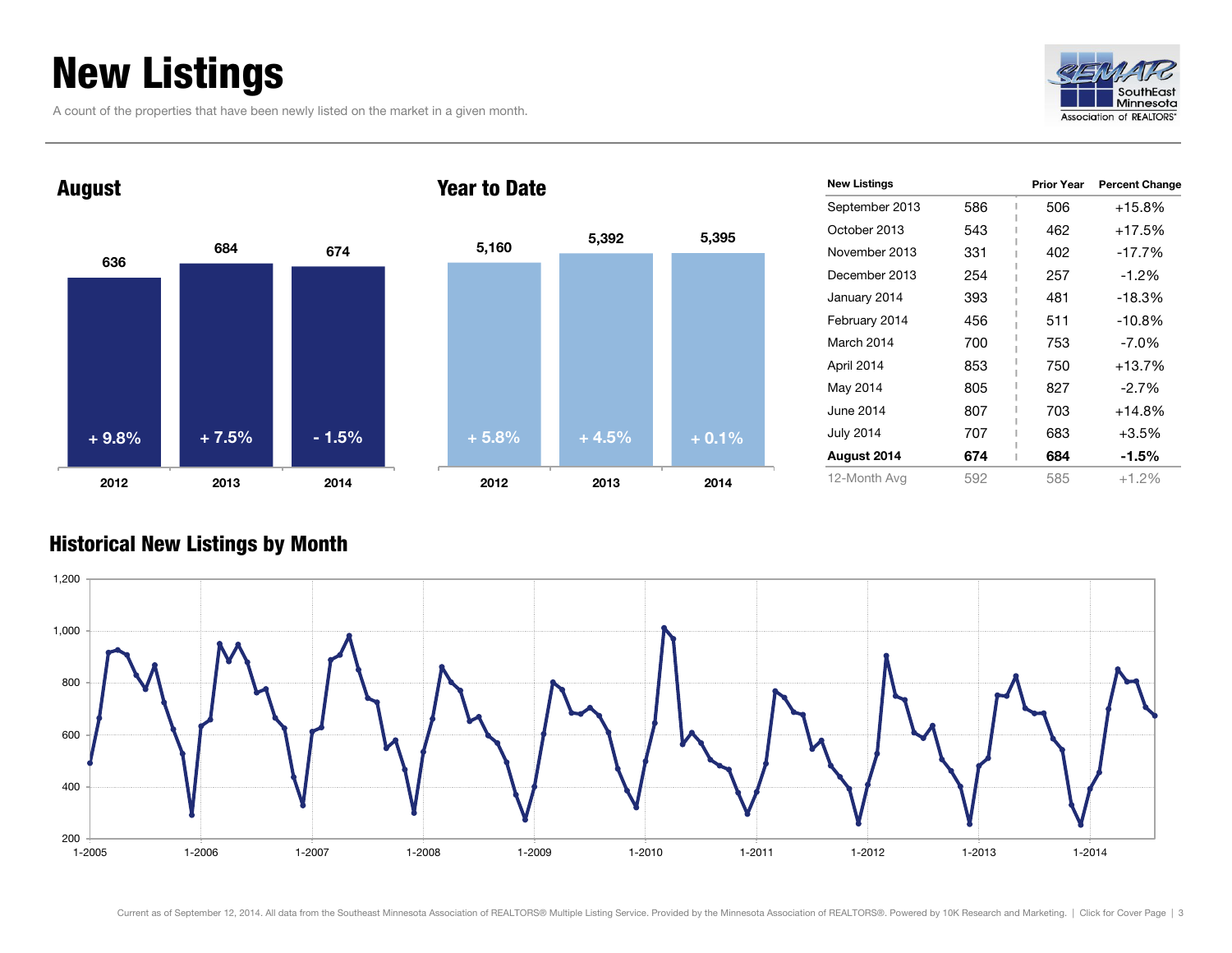### <span id="page-3-0"></span>Pending Sales

A count of the properties on which offers have been accepted in a given month.







| <b>Pending Sales</b> |     | <b>Prior Year</b> | <b>Percent Change</b> |
|----------------------|-----|-------------------|-----------------------|
| September 2013       | 411 | 385               | $+6.8%$               |
| October 2013         | 422 | 429               | $-1.6%$               |
| November 2013        | 339 | 310               | $+9.4%$               |
| December 2013        | 278 | 290               | $-4.1%$               |
| January 2014         | 342 | 325               | $+5.2%$               |
| February 2014        | 325 | 384               | -15.4%                |
| March 2014           | 432 | 470               | $-8.1%$               |
| April 2014           | 623 | 586               | $+6.3%$               |
| May 2014             | 553 | 554               | $-0.2%$               |
| June 2014            | 540 | 512               | $+5.5%$               |
| <b>July 2014</b>     | 542 | 474               | $+14.3%$              |
| August 2014          | 464 | 482               | $-3.7\%$              |
| 12-Month Avg         | 439 | 433               | $+1.4%$               |

#### Historical Pending Sales by Month

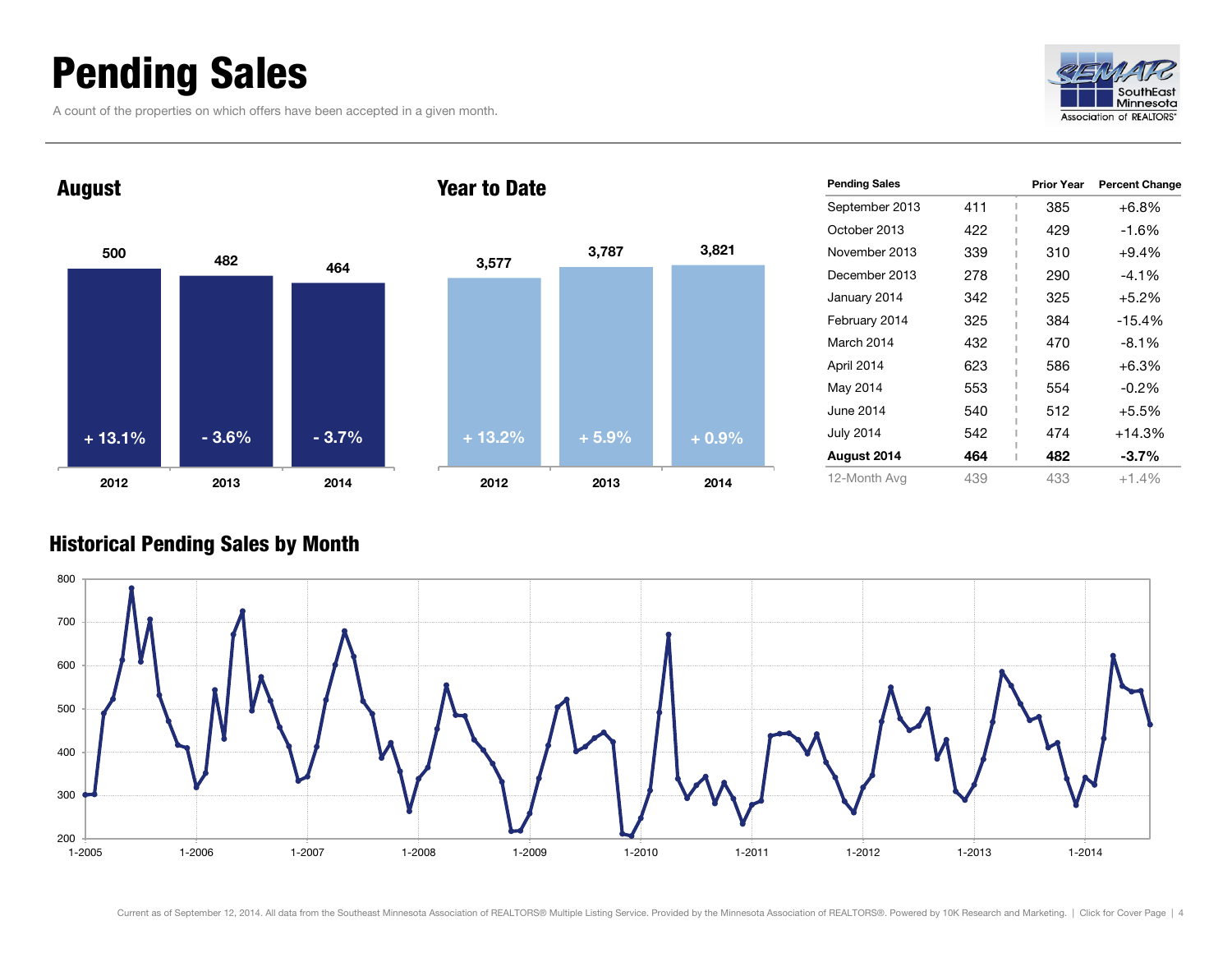### <span id="page-4-0"></span>Closed Sales

A count of the actual sales that closed in a given month.





| <b>Closed Sales</b> |     | <b>Prior Year</b> | <b>Percent Change</b> |
|---------------------|-----|-------------------|-----------------------|
| September 2013      | 476 | 418               | +13.9%                |
| October 2013        | 425 | 470               | -9.6%                 |
| November 2013       | 386 | 368               | +4.9%                 |
| December 2013       | 405 | 354               | $+14.4%$              |
| January 2014        | 270 | 256               | $+5.5%$               |
| February 2014       | 278 | 276               | $+0.7%$               |
| March 2014          | 328 | 391               | $-16.1%$              |
| April 2014          | 387 | 423               | -8.5%                 |
| May 2014            | 546 | 578               | -5.5%                 |
| June 2014           | 649 | 616               | $+5.4%$               |
| <b>July 2014</b>    | 510 | 525               | -2.9%                 |
| August 2014         | 589 | 516               | $+14.1%$              |
| 12-Month Avg        | 437 | 433               | $+0.9\%$              |

#### Historical Closed Sales by Month

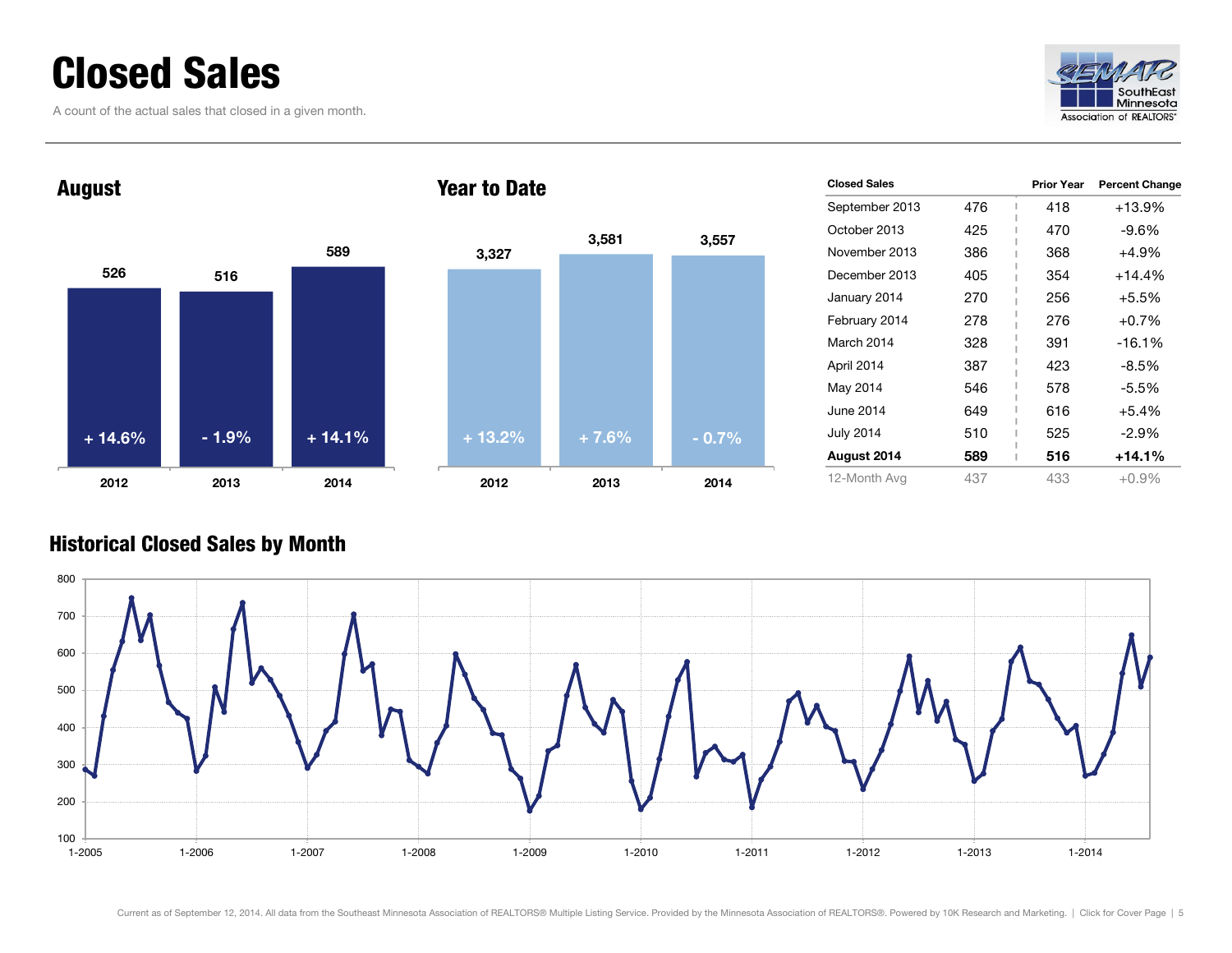### <span id="page-5-0"></span>Days on Market Until Sale

Average number of days between when a property is listed and when an offer is accepted in a given month.





| Days on Market   |     | <b>Prior Year</b> | <b>Percent Change</b> |
|------------------|-----|-------------------|-----------------------|
| September 2013   | 93  | 112               | -17.0%                |
| October 2013     | 100 | 110               | $-9.1%$               |
| November 2013    | 93  | 101               | $-7.9\%$              |
| December 2013    | 108 | 123               | $-12.2\%$             |
| January 2014     | 111 | 116               | $-4.3%$               |
| February 2014    | 108 | 117               | $-7.7\%$              |
| March 2014       | 107 | 113               | $-5.3%$               |
| April 2014       | 105 | 117               | $-10.3%$              |
| May 2014         | 89  | 99                | $-10.1%$              |
| June 2014        | 89  | 89                | $0.0\%$               |
| <b>July 2014</b> | 86  | 82                | +4.9%                 |
| August 2014      | 86  | 95                | $-9.5%$               |
| 12-Month Avg     | 98  | 106               | $-7.5\%$              |

#### Historical Days on Market Until Sale by Month

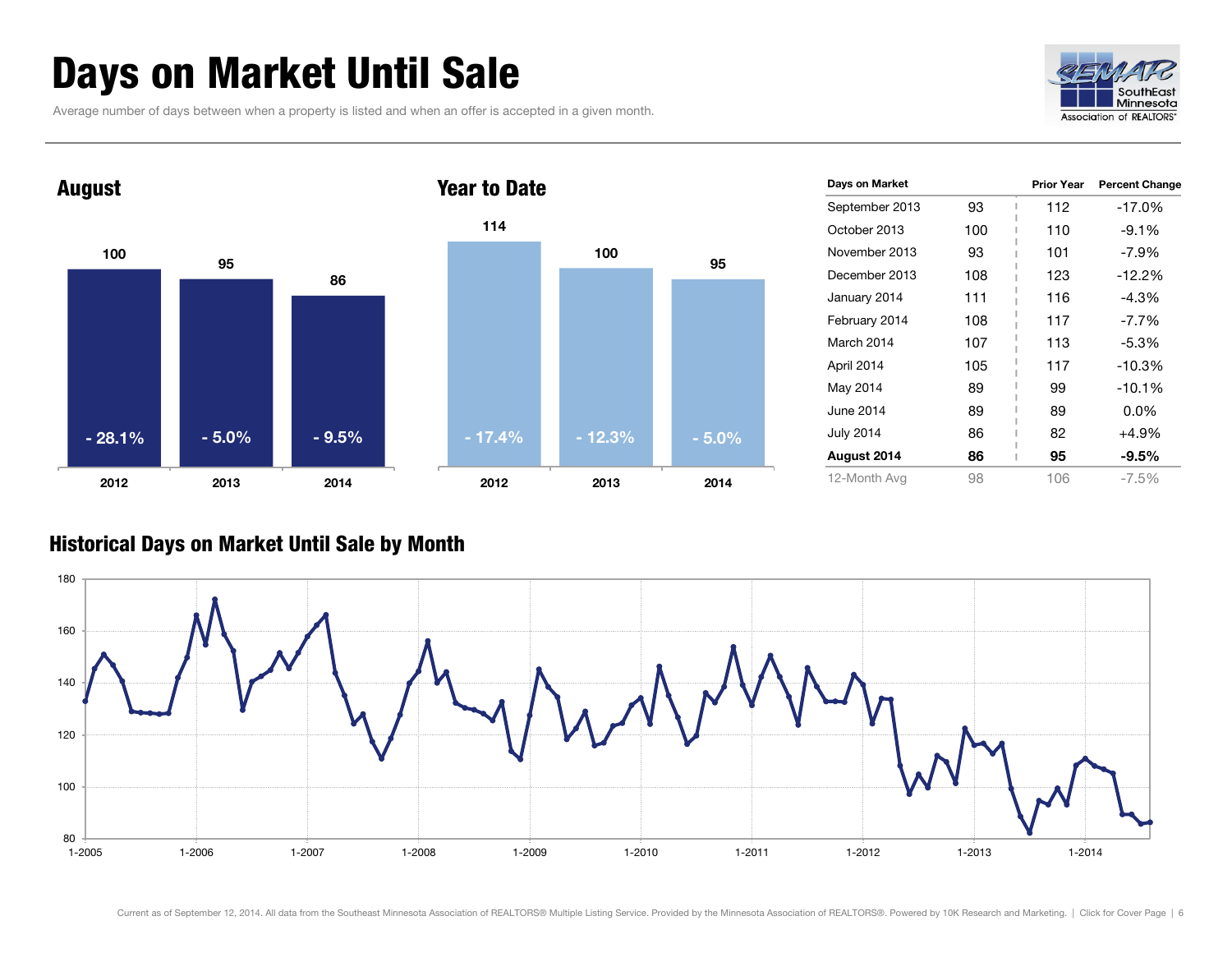### <span id="page-6-0"></span>Median Sales Price

Point at which half of the sales sold for more and half sold for less, not accounting for seller concessions, in a given month.





| <b>Median Sales Price</b> |           | <b>Prior Year</b> | <b>Percent Change</b> |
|---------------------------|-----------|-------------------|-----------------------|
| September 2013            | \$132,250 | \$129,000         | $+2.5%$               |
| October 2013              | \$139,450 | \$128,350         | $+8.6%$               |
| November 2013             | \$139,900 | \$134,250         | $+4.2%$               |
| December 2013             | \$124,900 | \$129,400         | $-3.5%$               |
| January 2014              | \$120,300 | \$130,300         | -7.7%                 |
| February 2014             | \$124,000 | \$133,000         | $-6.8%$               |
| March 2014                | \$139,500 | \$132,900         | $+5.0%$               |
| April 2014                | \$135,000 | \$135,000         | $0.0\%$               |
| May 2014                  | \$148,750 | \$145,000         | $+2.6%$               |
| June 2014                 | \$155,000 | \$149,900         | $+3.4%$               |
| <b>July 2014</b>          | \$151,400 | \$150,200         | $+0.8%$               |
| August 2014               | \$149,900 | \$145,000         | $+3.4%$               |
| 12-Month Avg              | \$138,363 | \$136,858         | $+1.1%$               |

#### Historical Median Sales Price by Month

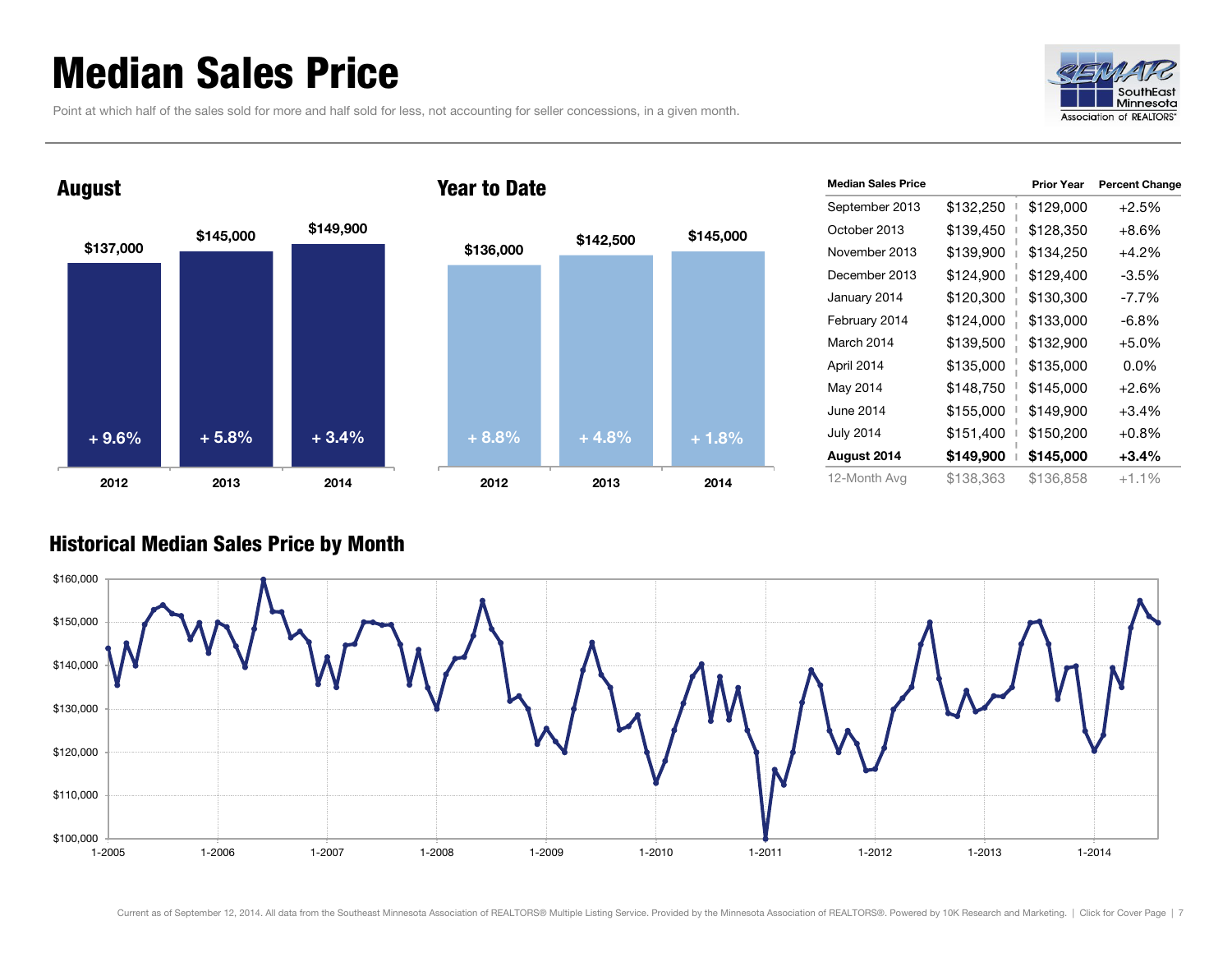### <span id="page-7-0"></span>Average Sales Price

Average sales price for all closed sales, not accounting for seller concessions, in a given month.





| Avg. Sales Price |           | <b>Prior Year</b> | <b>Percent Change</b> |
|------------------|-----------|-------------------|-----------------------|
| September 2013   | \$159,220 | \$148,530         | $+7.2%$               |
| October 2013     | \$161,528 | \$146,988         | $+9.9%$               |
| November 2013    | \$161,355 | \$150,428         | $+7.3%$               |
| December 2013    | \$152,008 | \$149,679         | $+1.6%$               |
| January 2014     | \$147,782 | \$142,527         | $+3.7%$               |
| February 2014    | \$137,808 | \$147,624         | -6.6%                 |
| March 2014       | \$154,463 | \$152,445         | $+1.3%$               |
| April 2014       | \$153,498 | \$154,141         | $-0.4%$               |
| May 2014         | \$166,759 | \$165,597         | $+0.7%$               |
| June 2014        | \$180,199 | \$167,938         | $+7.3%$               |
| <b>July 2014</b> | \$176,678 | \$168,175         | $+5.1%$               |
| August 2014      | \$169,962 | \$168,026         | $+1.2%$               |
| 12-Month Avg     | \$160,105 | \$155,175         | $+3.2%$               |

#### Historical Average Sales Price by Month

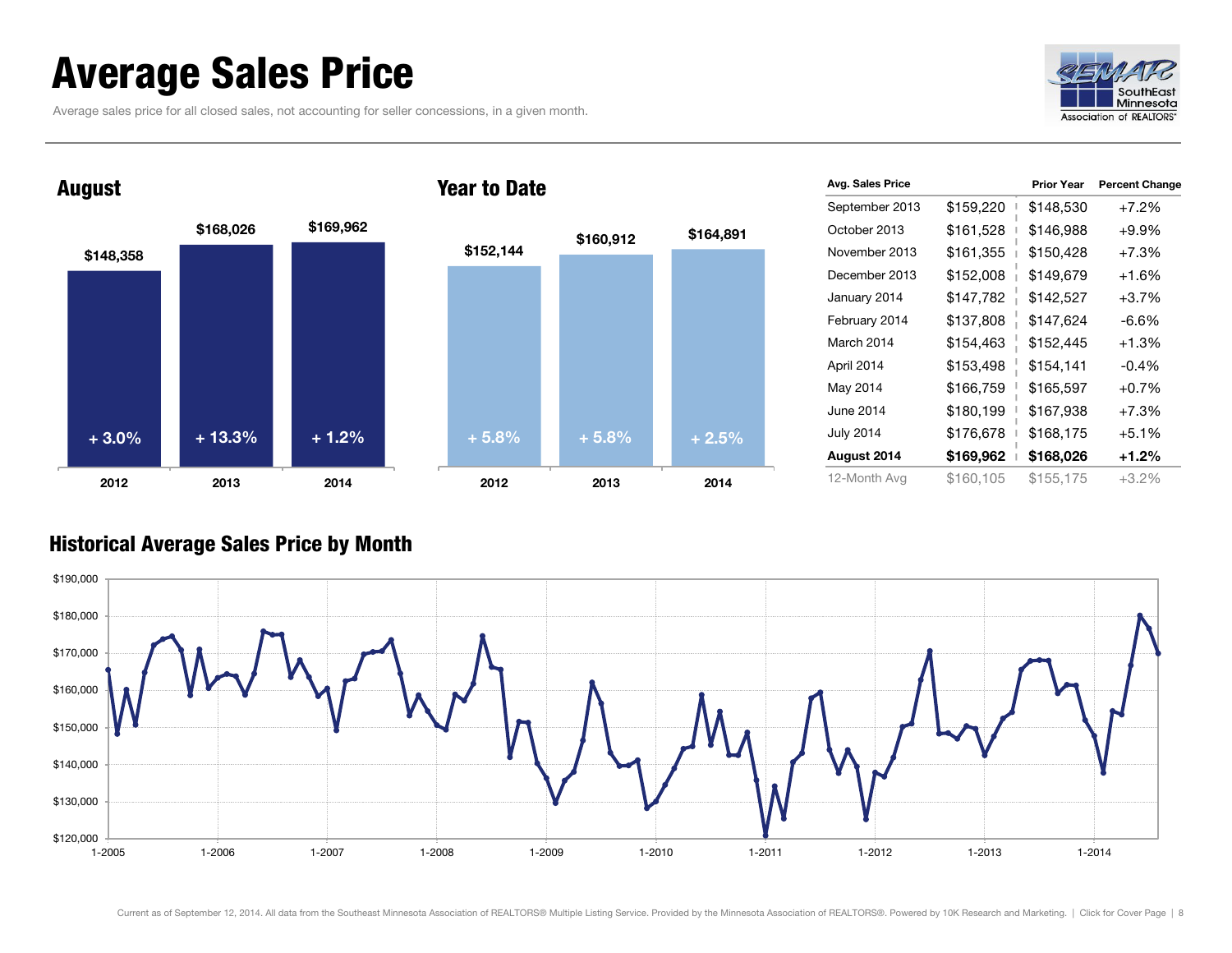### <span id="page-8-0"></span>Percent of Original List Price Received

Percentage found when dividing a property's sales price by its original list price, then taking the average for all properties sold in a given month, not accounting for seller concessions.





| Pct. of Orig. Price Received |       | <b>Prior Year</b> | <b>Percent Change</b> |
|------------------------------|-------|-------------------|-----------------------|
| September 2013               | 93.1% | 90.7%             | $+2.6%$               |
| October 2013                 | 91.9% | 91.8%             | $+0.1\%$              |
| November 2013                | 92.1% | 91.1%             | $+1.1\%$              |
| December 2013                | 91.2% | 90.3%             | $+1.0%$               |
| January 2014                 | 90.5% | 91.8%             | $-1.4%$               |
| February 2014                | 90.7% | 90.7%             | $0.0\%$               |
| March 2014                   | 92.8% | 91.9%             | $+1.0%$               |
| April 2014                   | 93.6% | 93.1%             | $+0.5%$               |
| May 2014                     | 93.7% | 94.5%             | $-0.8\%$              |
| June 2014                    | 94.7% | 94.9%             | $-0.2\%$              |
| <b>July 2014</b>             | 95.2% | 94.7%             | $+0.5%$               |
| August 2014                  | 94.6% | 94.2%             | $+0.4%$               |
| 12-Month Avg                 | 92.8% | 92.5%             | +0.3%                 |

#### Historical Percent of Original List Price Received by Month

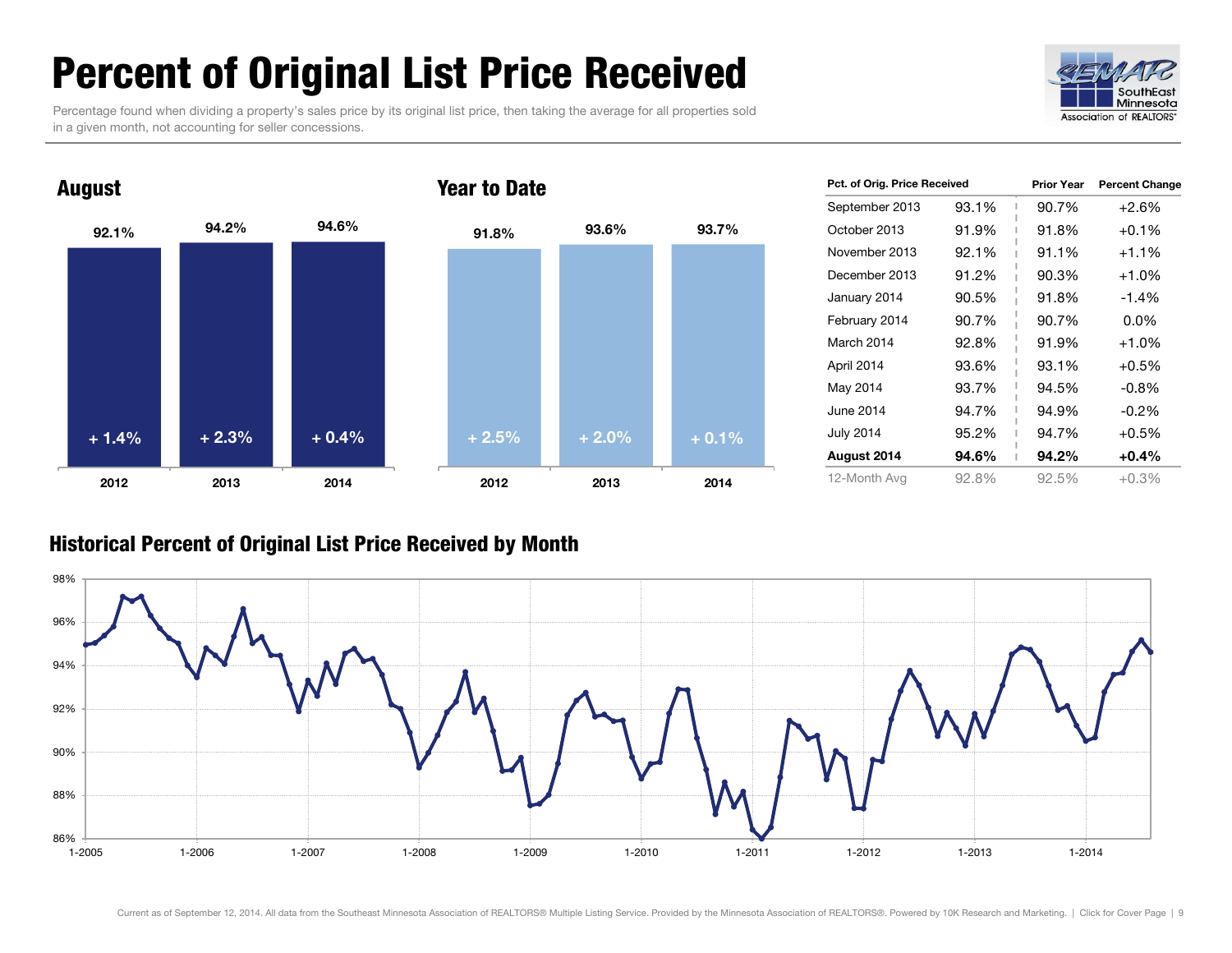## <span id="page-9-0"></span>Housing Affordability Index

This index measures housing affordability for the region. An index of 120 means the median household income is 120% of what is necessary to qualify for the median-priced home under prevailing interest rates. A higher number means greater affordability.





| <b>Affordability Index</b> |     | <b>Prior Year</b> | <b>Percent Change</b> |
|----------------------------|-----|-------------------|-----------------------|
| September 2013             | 270 | 303               | -10.9%                |
| October 2013               | 257 | 303               | $-15.2%$              |
| November 2013              | 270 | 291               | $-7.2\%$              |
| December 2013              | 289 | 304               | -4.9%                 |
| January 2014               | 315 | 300               | $+5.0%$               |
| February 2014              | 310 | 288               | $+7.6%$               |
| March 2014                 | 276 | 287               | -3.8%                 |
| April 2014                 | 284 | 288               | $-1.4%$               |
| May 2014                   | 265 | 259               | $+2.3%$               |
| June 2014                  | 254 | 236               | $+7.6%$               |
| <b>July 2014</b>           | 259 | 237               | +9.3%                 |
| August 2014                | 263 | 243               | +8.2%                 |
| 12-Month Avg               | 276 | 278               | $-0.7\%$              |

#### Historical Housing Affordability Index by Month

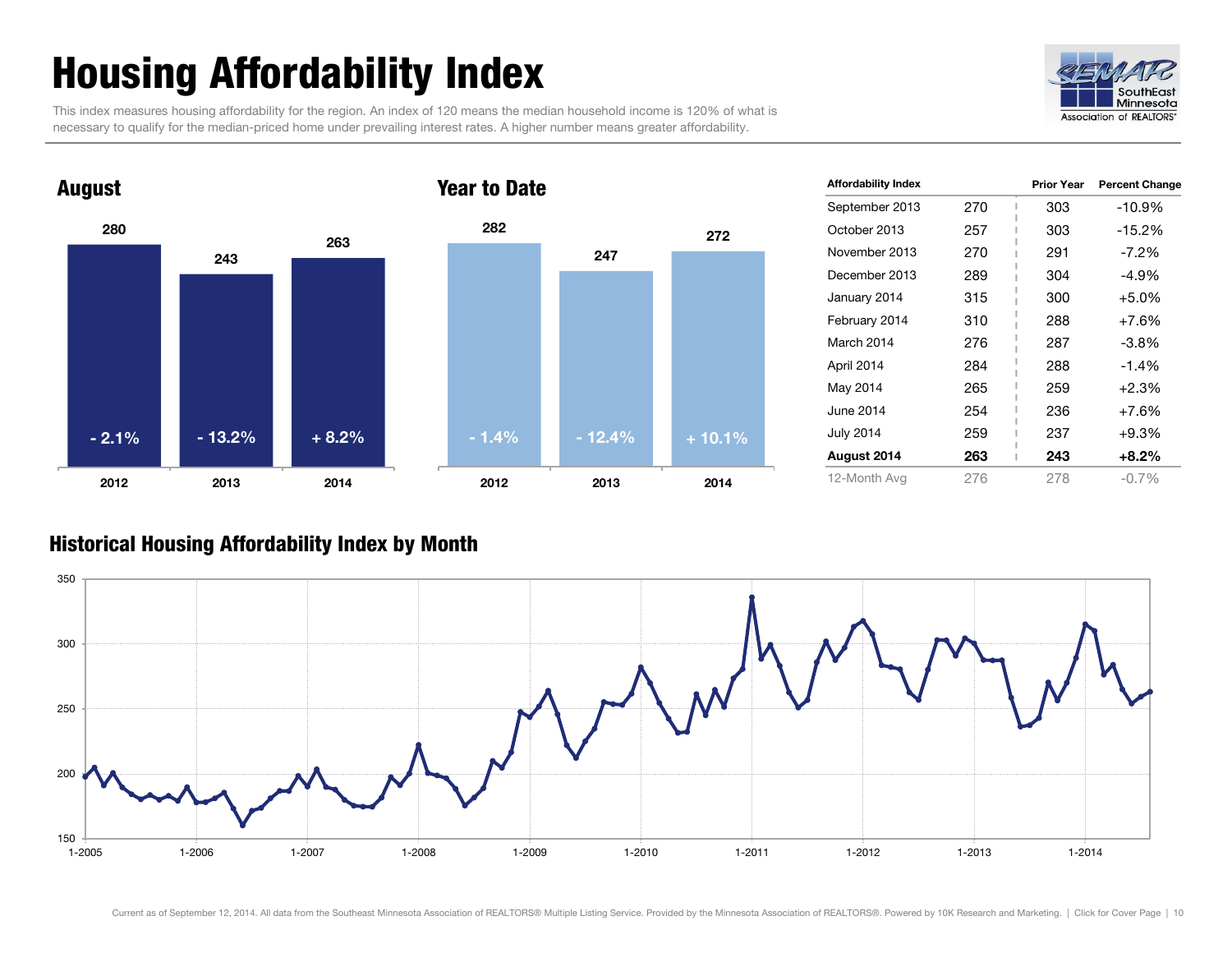### <span id="page-10-0"></span>Inventory of Homes for Sale

The number of properties available for sale in active status at the end of a given month.





#### Historical Inventory of Homes for Sale by Month

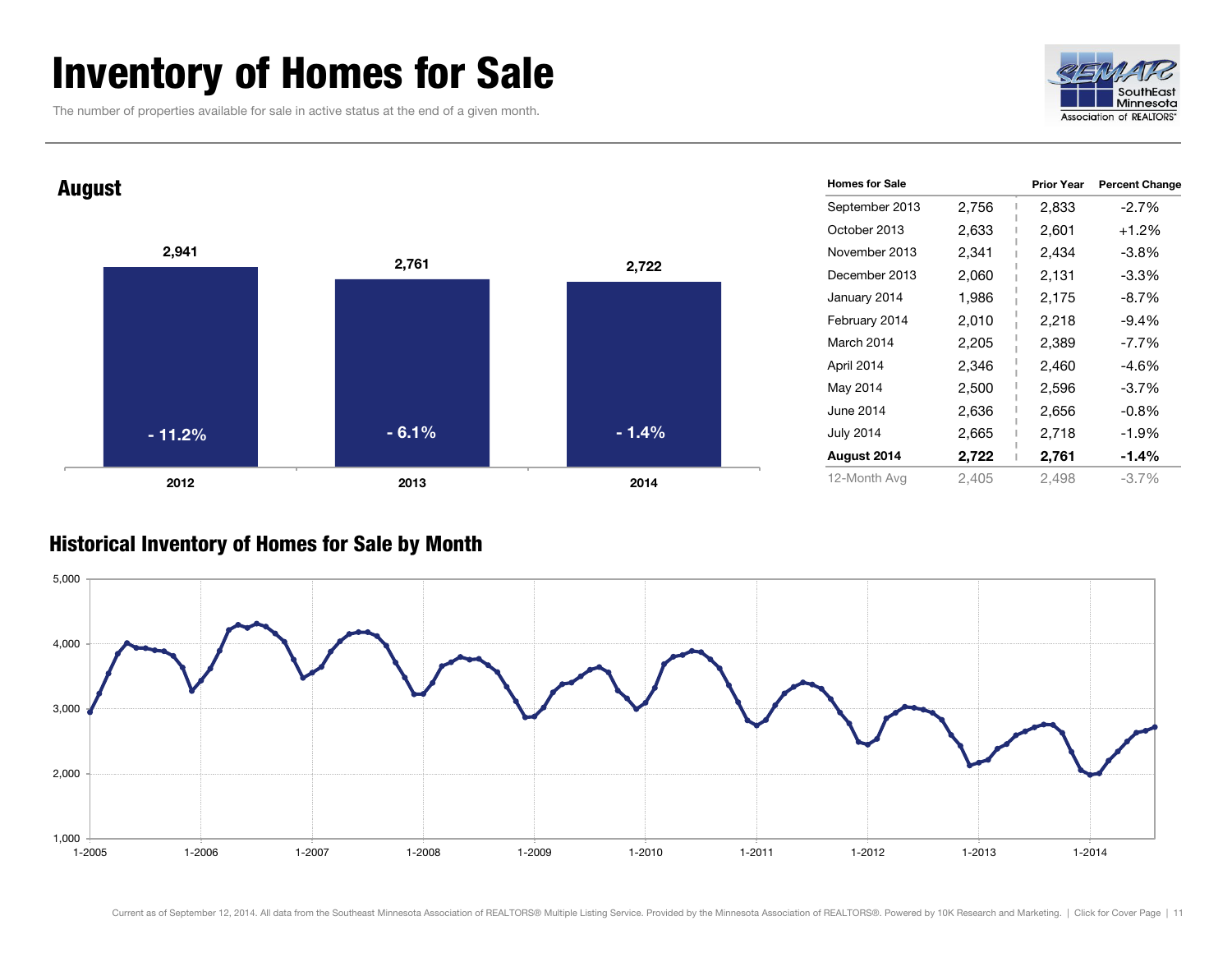### <span id="page-11-0"></span>Months Supply of Inventory

The inventory of homes for sale at the end of a given month, divided by the average monthly pending sales from the last 12 months.





#### Historical Months Supply of Inventory by Month